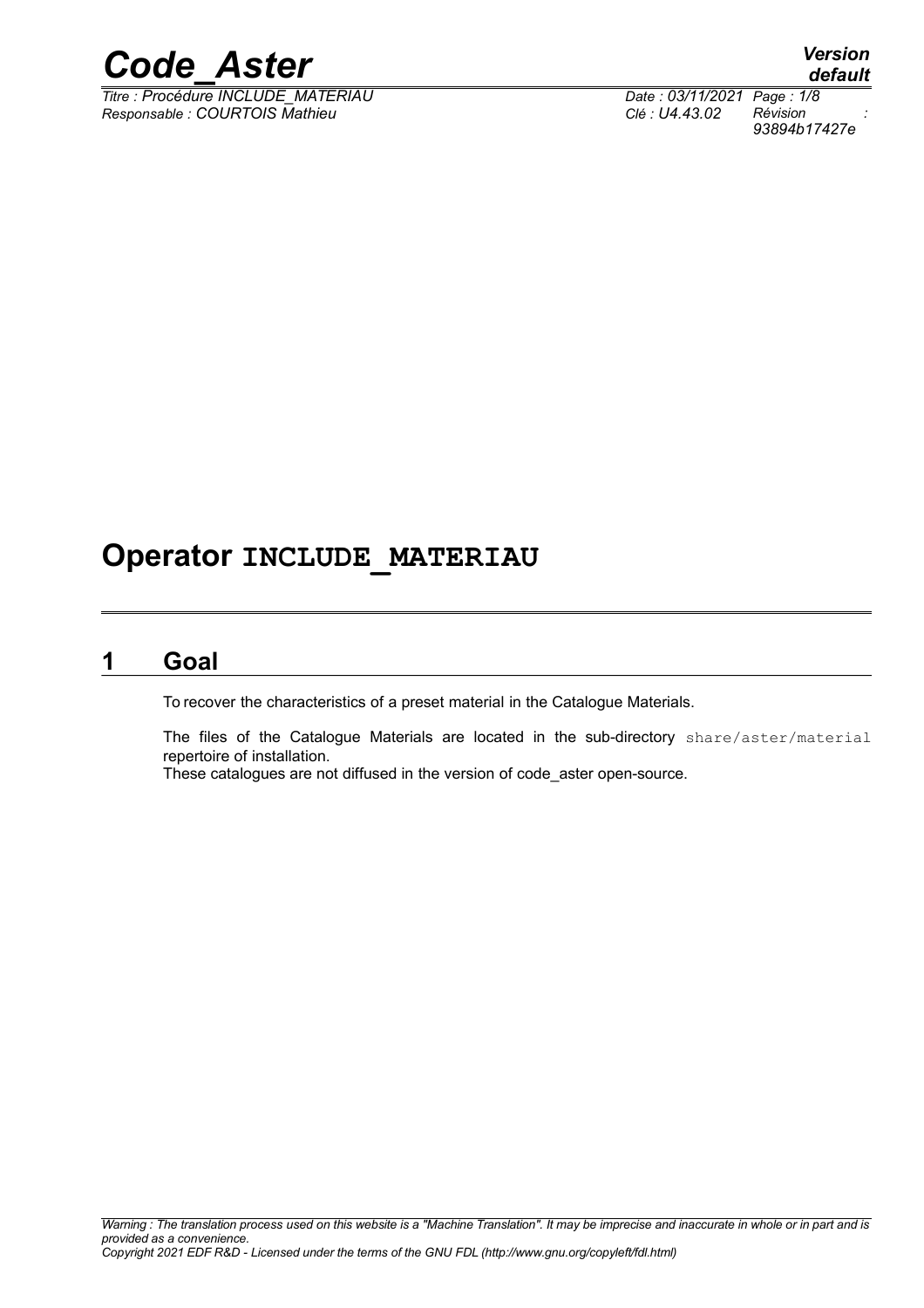*Titre : Procédure INCLUDE\_MATERIAU Date : 03/11/2021 Page : 2/8 Responsable : COURTOIS Mathieu Clé : U4.43.02 Révision :*

*93894b17427e*

# **Contents**

| 4 Operands NOM_AFNOR/TYPE_MODELE/ALTERNATIVE/TYPE_VALE or FILE5 |
|-----------------------------------------------------------------|
|                                                                 |
|                                                                 |
|                                                                 |
|                                                                 |
|                                                                 |
|                                                                 |
|                                                                 |
|                                                                 |
|                                                                 |
|                                                                 |
|                                                                 |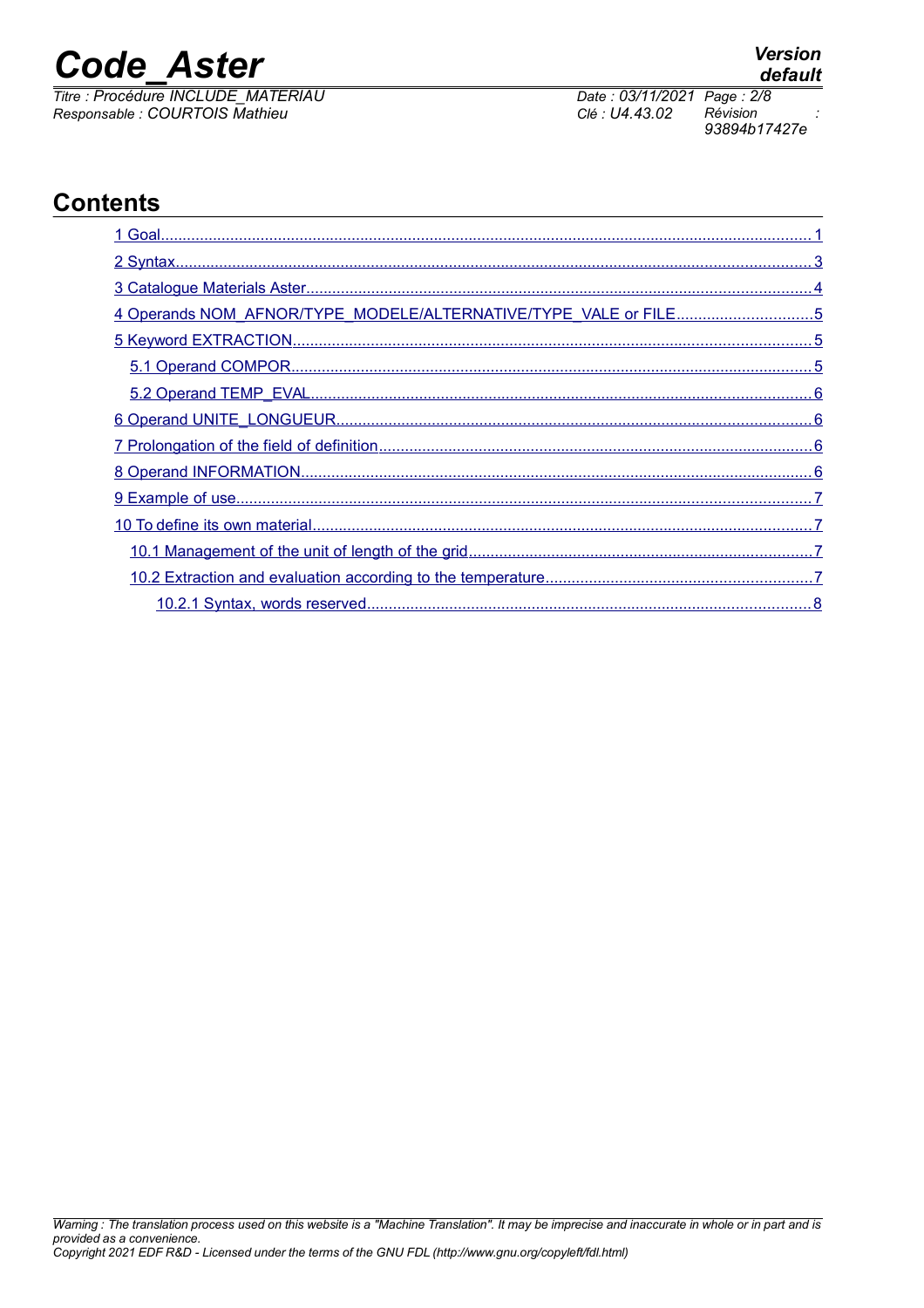*Titre : Procédure INCLUDE\_MATERIAU Date : 03/11/2021 Page : 3/8 Responsable : COURTOIS Mathieu Clé : U4.43.02 Révision :*

*93894b17427e*

# **2 Syntax**

<span id="page-2-0"></span>chechmate = INCLUDE\_MATERIAU (

|            |                         |                           |             | NOM $A$ FNOR = nomafnor,                                                            | [KN]           |
|------------|-------------------------|---------------------------|-------------|-------------------------------------------------------------------------------------|----------------|
|            |                         |                           |             | TYPE MODELE $=$ / $\text{Nef.}$<br>/ $'$ BY',                                       |                |
|            |                         | ALTERNATIVE               |             | $=$ / 'With' with 'Z',                                                              |                |
|            |                         |                           |             | TYPE VALE $=$ / $'NOMI'$ ,<br>/ 'MAXIMUM',<br>/ $'$ MINI',                          |                |
|            |                         | $\blacklozenge$ FILE      |             | $= 'filename',$                                                                     | KN             |
| $\Diamond$ |                         | EXTRACTION = $F($         | $\lambda$ , | COMPOR = $l_{comp}$ ,<br>TEMP_EVAL = temp,                                          | [1 K16]<br>[R] |
| $\Diamond$ |                         | UNITE LONGUEUR = $/$ 'Me, |             | / $^{\prime}$ $^{\prime}$ MM' ,                                                     | [DEFECT]       |
| $\Diamond$ |                         |                           |             | $PROL_GAUCHE = / 'EXCLUDED',$<br>/ $\,$ <code>'CONSTANT'</code> ,<br>/ $'$ LINEAR', | [DEFECT]       |
| ♦          | PROL DROITE             |                           |             | $=$ / $'$ EXCLUDED',<br>/ $'$ $'$ CONSTANT',<br>/ 'LINEAR',                         | [DEFECT]       |
| ♦          | INFORMATION<br>[DEFECT] |                           |             | $=$ / 1,                                                                            |                |
|            |                         |                           |             | $/2$ ,                                                                              |                |
|            |                         |                           | $\lambda$   |                                                                                     |                |

chechmate is of type [to subdue].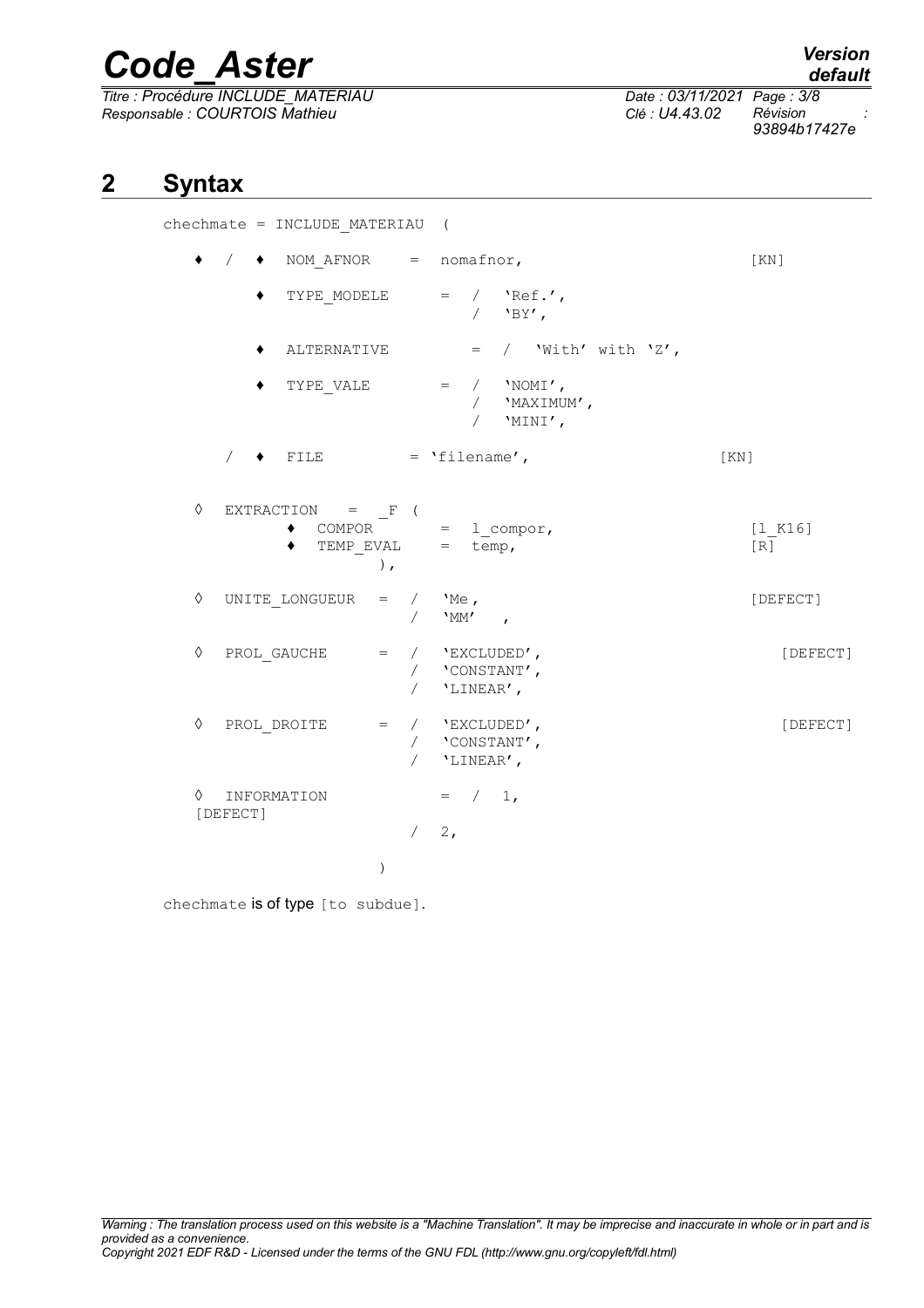*Titre : Procédure INCLUDE\_MATERIAU Date : 03/11/2021 Page : 4/8 Responsable : COURTOIS Mathieu Clé : U4.43.02 Révision :*

*default 93894b17427e*

# **3 Catalogue Materials Aster**

<span id="page-3-0"></span>*Code\_Aster* have a Catalogue Materials whose objectives are:

- to provide the users, the data materials necessary to the realization of digital studies,
- to ensure the perenniality of information,
- to guarantee the reliability and the coherence of the available data,
- and to facilitate and automate the access to the data.

In *Code* Aster, the material is defined by a set of characteristics necessary to the implementation of a law of behavior, which are introduced by the general order DEFI\_MATERIAU.

In the Catalogue Materials, the material is indexed by its designation in standard AFNOR.

The Catalogue Materials distinguishes two types of materials according to the type of study:

- " **material of reference** " for generic studies. It corresponds to a set of products manufactured according to the same well defined specification. It is characterized by values median, minimal and maximum typical of the population concerned. It is this material which it is advised to use if one does not have a perfect description of material to model,
- " **particular material** " for specific studies. It corresponds to a well identified product or a concept of material given. This material is characterized by specific values of its properties, together with extreme values related on the heterogeneity of material and/or uncertainty on the values. This material is finely documented in order to avoid its systematic use without precaution.

In addition, one can index various materials (of reference or individual) corresponding to the same designation AFNOR. The RCC-M distinguishes, for the same designation AFNOR, the characteristics material following the technical specification of reference, the type of product (forged, rolled, tube, sheet,…) and dimensions of the component. In order to take account of this additional dimension, in the Catalogue Materials, one associates with each material a letter of the alphabet.

To summarize, in the Catalogue Materials the materials are indexed by a character string which is composed of the concatenation:

- designation in standard AFNOR,
- word ref. (if material of reference) or BY (if particular material),
- of a letter of the alphabet.

For example: 18MND5\_REF\_A

The Catalogue Materials is presented in two distinct forms:

- a form "files" usable by *Code\_Aster* by the order INCLUDE\_MATERIAU. They is a set of files having for name the character string previously described (for example 18MND5\_REF\_A) and for extension one of the following character strings: NOMI (for the median values), MINIS (for the minimal values) and MAXIMUM (for the maximum values),
- a form "cards", where the user can consult characteristic materials in the form of tables and obtain the origin of the characteristics. This shape of the catalogue is accessible on the site from *Code\_Aster* : [www.code-aster.org](http://www.code-aster.org/) (only in Intranet EDF, in the section Documentation M). Each card material is the object of an independent validation by department MMC.

Lastly, the order INCLUDE MATERIAU allows to use files out of Catalogue Materials and thus out of qualified field.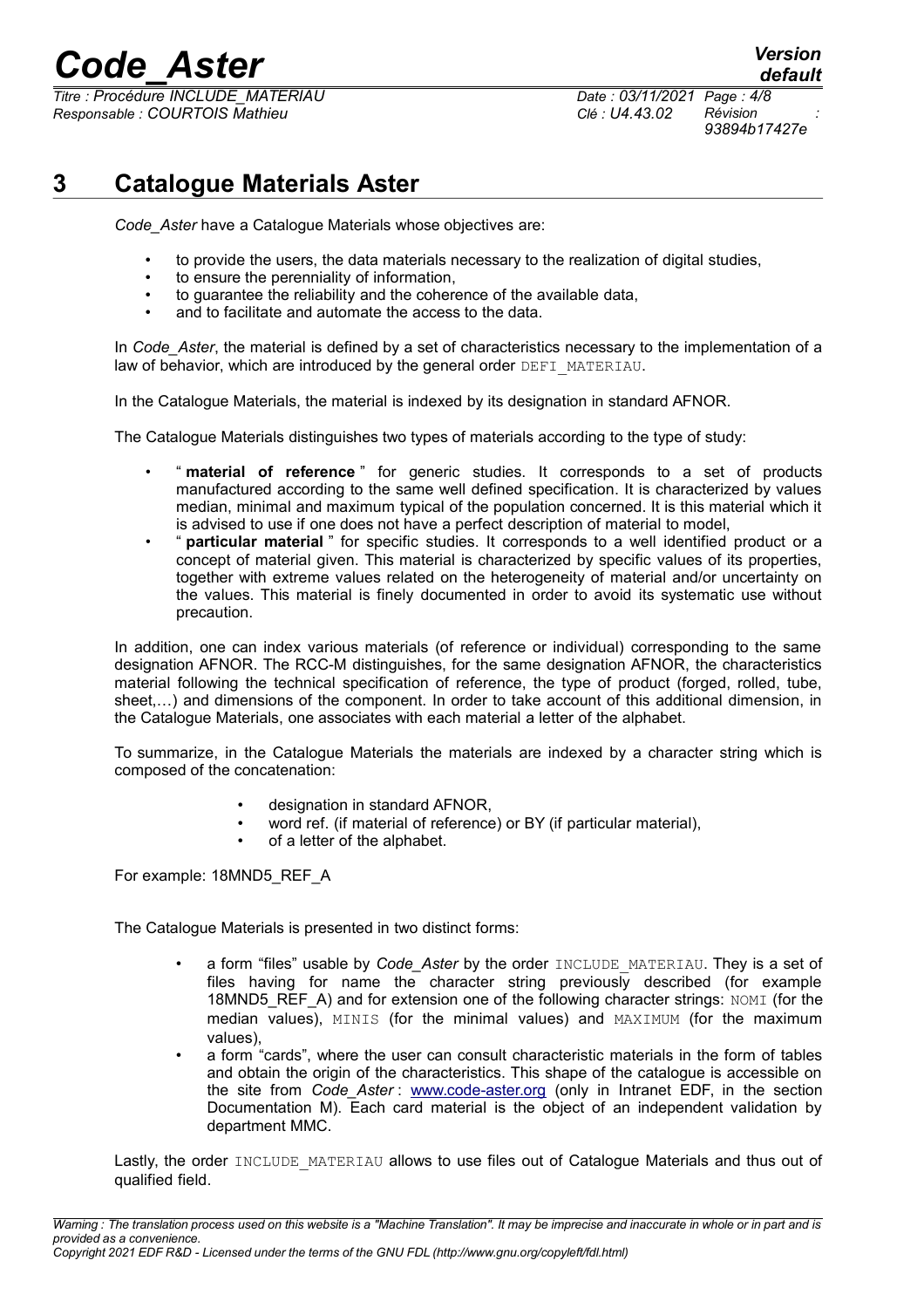*Code\_Aster Version Titre : Procédure INCLUDE\_MATERIAU Date : 03/11/2021 Page : 5/8*

*Responsable : COURTOIS Mathieu Clé : U4.43.02 Révision :*

*93894b17427e*

#### <span id="page-4-2"></span>• **4 Operands NOM\_AFNOR/TYPE\_MODELE/ALTERNATIVE/TYPE\_VALE or FILE**

The classical use of the Catalogue Materials consists in using the first 4 keywords.

These operands make it possible to choose material to be used and thus to define its name according to the rule presented to the preceding paragraph.

NOM AFNOR = nomafnor, [KN]

Allows to specify the designation of material in standard AFNOR (for example: 18MND5).

TYPE MODELE  $=$  / 'Ref.',  $/$  'BY',

Allows to specify if they are the characteristics of material of reference or those of the particular material which one wishes to use.

| $\bullet$ | ALTERNATIVE | $=$ / $With'$ ,                                     |
|-----------|-------------|-----------------------------------------------------|
|           |             | .                                                   |
|           |             | $/$ $^{\prime}$ $^{\prime}$ $^{\prime}$ $^{\prime}$ |

Allows to specify the alternative of the material which one wishes to use (the characteristics are in general different according to the thickness or the diameter and this for the same designation in standard AFNOR). The paragraph of description of material of the card material makes it possible to know the alternative interesting the user.

| ٠ | TYPE VALE | $=$ / $'NOMI'$ , |
|---|-----------|------------------|
|   |           | / 'MAXIMUM',     |
|   |           | / $'MINI'$ ,     |

Allows to specify if one wants to use the median values, minimal or maximum.

The keyword FILE allows as for him to include the values of properties materials stored in an unspecified file out of Catalogue Materials and thus out of qualified perimeter.

<span id="page-4-1"></span>One provides to this keyword the complete name of the file (in absolute or relative) to include.

#### **5 Keyword EXTRACTION**

The values of characteristics material contained in the Catalogue Materials are generally tables of values depending on the temperature. So one informed in the Catalogue Materials only certain keywords ratios control DEFI\_MATERIAU : those for which the operands are defined by functions (for example: ELAS\_FO, THER\_NL,...). On the other hand, the keywords factors for which the operands are defined by realities (for example: ELAS,…) in the various files composing the form "files" of the Catalogue Materials are not indicated.

One can however generate these keywords in the order DEFI MATERIAU by the keyword EXTRACTION by specifying the behavior or the behaviors which one wishes to generate and by specifying the value of the temperature to which one wishes to extract the values from the function.

#### <span id="page-4-0"></span>**5.1 Operand COMPOR**

COMPOR = 1 compor [l\_K16]

*Warning : The translation process used on this website is a "Machine Translation". It may be imprecise and inaccurate in whole or in part and is provided as a convenience.*

*Copyright 2021 EDF R&D - Licensed under the terms of the GNU FDL (http://www.gnu.org/copyleft/fdl.html)*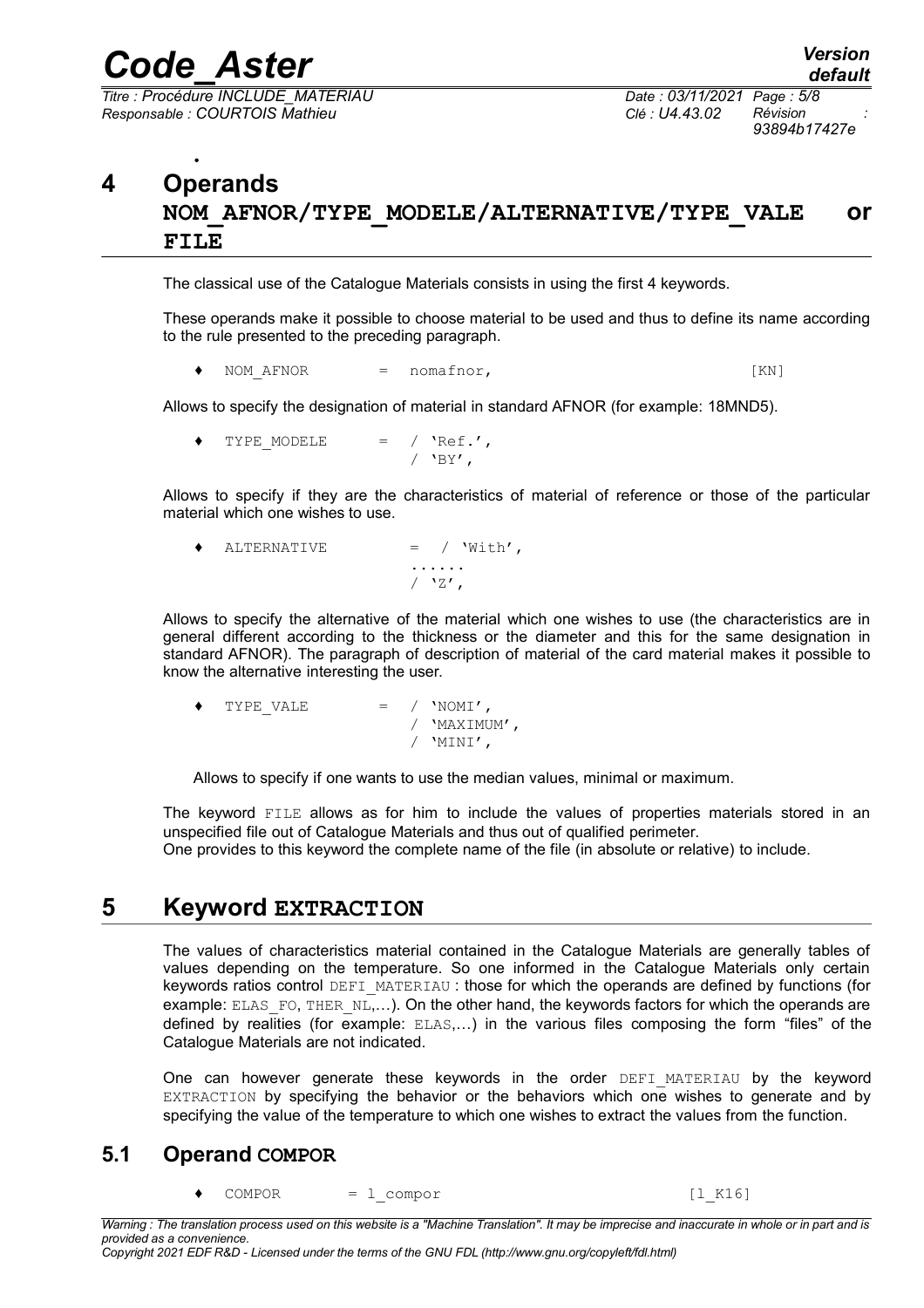*Titre : Procédure INCLUDE\_MATERIAU Date : 03/11/2021 Page : 6/8 Responsable : COURTOIS Mathieu Clé : U4.43.02 Révision :*

Indicate the name of the keywords factors of DEFI\_MATERIAU who will be extracted. For example, 'ELAS' or 'THER'.

#### **5.2 Operand TEMP\_EVAL**

<span id="page-5-3"></span> $TEMP$   $EVAL$  = temp  $[R]$ 

Temperature to which, one wishes to extract the values from characteristic materials. For example, one creates in order DEFI\_MATERIAU the operand  $E = E_0$  under the keyword factor ELAS by interpolating the value with  $T_0$  operand  $E = E$  (T) defined in the catalogue. The type of interpolation is determined by the corresponding function of the catalogue. In general, the interpolation is linear, extrapolations are not recommended (even prohibited).

### **6 Operand UNITE\_LONGUEUR**

<span id="page-5-2"></span>◊ UNITE\_LONGUEUR = / 'Me , [DEFECT]  $'$ MM $'$ 

Allows to use the data of the catalogue material with the millimetre like unit of length.

The values indicated in the catalogue material are and remain in meters. If the user specifies UNITE LONGUEUR =  $\text{VM}$ ' in the order INCLUDE MATERIAU, that means that the user wishes to handle units of length in millimetres, and orders it INCLUDE MATERIAU carry out the transformation of the units.

# **7 Prolongation of the field of definition**

<span id="page-5-1"></span>The properties materials are defined in the absence of keyword EXTRACTION by functions of the temperature whose field of definition is strict (equivalent to a prolongation EXCLUDED).

It happens sometimes that during iterations of the resolution of the problem (in the case of thermal shock for example), the properties are evaluated out of this field. That led to the stop of calculation.

The user can then choose to authorize the prolongation, constant or linear, of the functions on the left and/or on the right of field of definition. He must then make sure that the results are valid and in particular that the values of the temperature with convergence are well in the initial terminals.

PROL GAUCHE (resp. PROL DROITE) the type of prolongation on the left (resp makes it possible to define. on the right), i.e. for the lower values (resp. higher) than the field of definition. In this case, all the functions are prolonged same manner.

It is possible that certain materials do not allow the prolongation.

### **8 Operand INFORMATION**

<span id="page-5-0"></span>◊ INFORMATION =/ 1, [DEFECT]  $/2$ ,

1 pas d' impression of the contents of the file included,

2 impression of the contents of the file included, in the file 'MESSAGE'.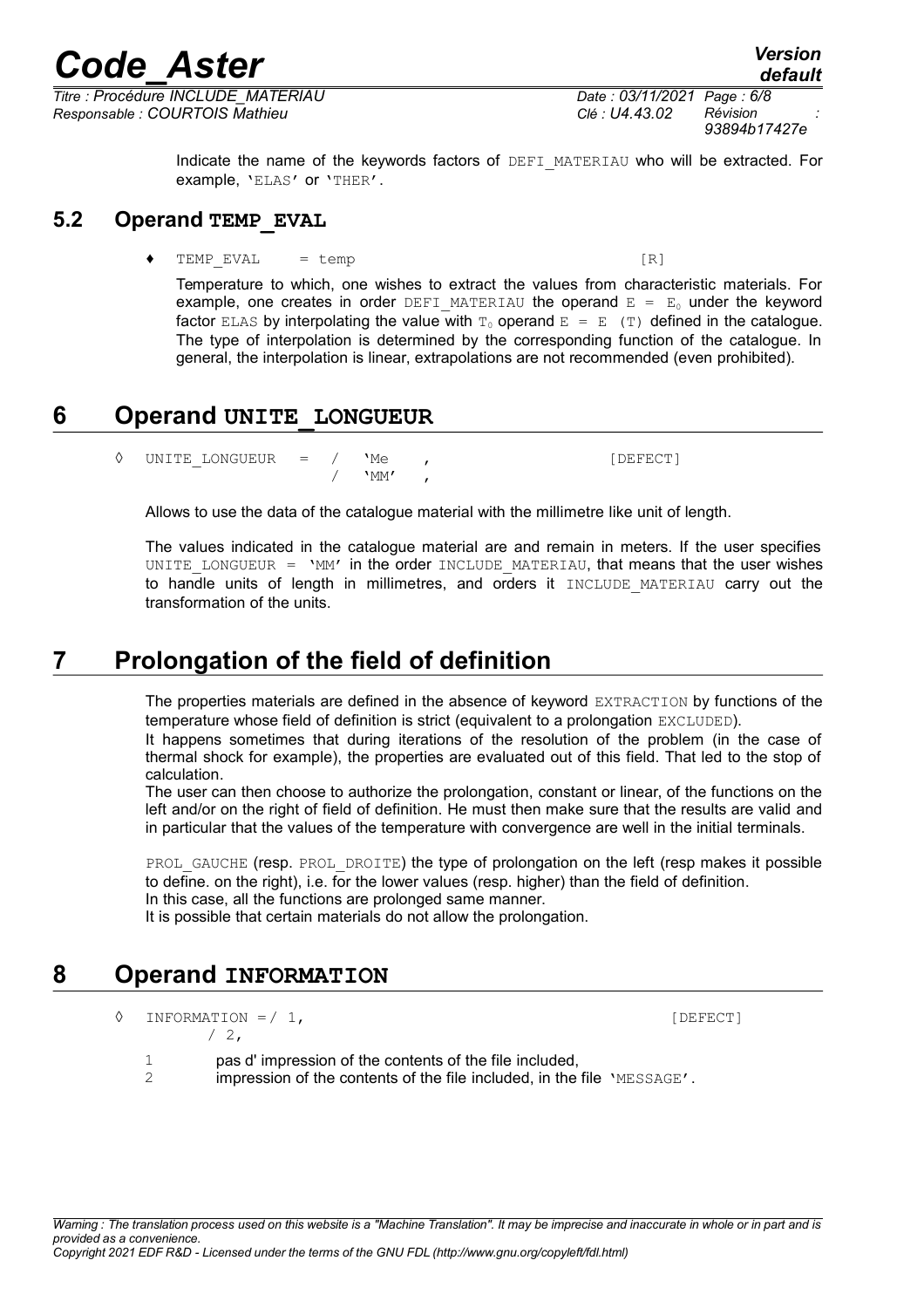*Titre : Procédure INCLUDE\_MATERIAU Date : 03/11/2021 Page : 7/8 Responsable : COURTOIS Mathieu Clé : U4.43.02 Révision :*

*93894b17427e*

# <span id="page-6-3"></span>**9 Example of use**

BEGINNING ()

```
…. …. …. . . . . . ….
MAT3 = INCLUDE MATERIAU ( NOM AFNOR = '18MND5',
                          TYPE MODELE = 'ref.',
                          ALTERNATIVE = 'with'<br>TYPE VALE = 'NOMI',
                          TYPE VALE
                          INFORMATION = 2 )
chmat3 = AFFE_MATERIAU ( GRID = my,
                 AFFE= F ( GROUP MA= ('STRIA1'., 'SOUA'),
                             MATER=MAT3))
```
<span id="page-6-2"></span>END ()

# **10 To define its own material**

*This paragraph is halfway between the use and the development. One uses a not qualified overload which is responsibility for the user/developer.*

One approaches here the definition of a catalogue for a material given by a user.

The catalogue thus developed will be able to integrate the catalogue managed in configuration after the required qualification, but in the meantime it can be used in overload.

For that, it is enough to define a particular repertoire where the new catalogue will be stored, and to use the argument - rep mat [name of the repertoire] in the launching of the study (*cf.* [u1.04.00]).

### **10.1 Management of the unit of length of the grid**

<span id="page-6-1"></span>To manage the change of unit, one has the function  $\text{coeff}$  unit.

coef unit (N) 1 is worth. if UNITE LONGUEUR is worth 'Me, and is worth  $10^n$  if UNITE LONGUEUR is worth 'MM'.

For example, for a size in MPa, one will write:

 $E = 2.1e11 * coefunit (- 6)$ 

#### **10.2 Extraction and evaluation according to the temperature**

<span id="page-6-0"></span>In the writing of the catalogue, it is necessary to determine which are the keywords turned over in the presence ofEXTRACTION and those which are not it.

Example: If one does not request the extraction from a given temperature, one wishes to obtain the elastic properties depending on the temperature, keyword ELAS\_FO. Whereas if one requests these properties from 20°C, one wishes to obtain the keyword factor ELAS.

One will write extraction=True (in the catalogue) to indicate that the keyword factor must be preserved if EXTRACTION is present (in the command set), extraction=False to indicate that it should be preserved if EXTRACTION is absent. If extraction is not informed, the keyword is preserved in both cases.

One indicates which function must be evaluated according to the temperature (only variable of currently supported order) by using the function temp eval :